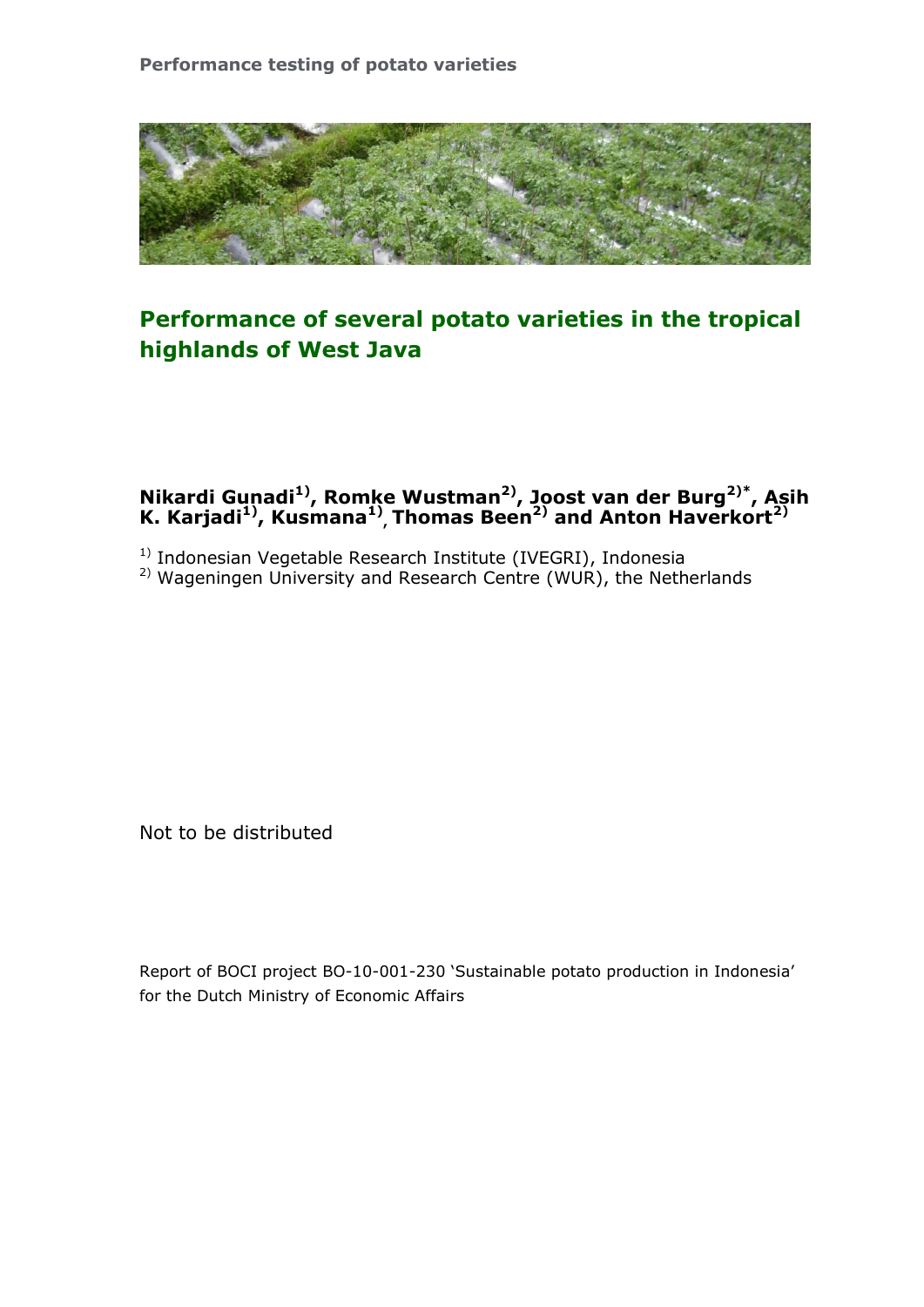### **Executive summary**

In the framework of the BOCI-project 'Sustainable potato production in Indonesia' (BO-10-001-230) trails were performed in West Java. The purpose was to evaluate the agricultural performance and processing quality of 10 varieties, half of which were introduced from the Netherlands by a Dutch seed potato company. The trails were performed by the Indonesian Vegetable Research Institute (IVEGRI) at two locations: the experimental farm of IVEGRI in Lembang (1250 m a.s.l.) and at a farmer's field in Pangalengan (1300 m a.s.l.). Each trial consisted of three replications in a randomised design and each individual plot contained 50 plants. Agronomic observations were made throughout the growing season; yield was measured using various parameters and the suitability for chips (crisps) and French fries production was established directly after harvest and after two months of storage.

The Dutch varieties were of different market types: specific chips varieties, dual purpose varieties (French fry and table) and a French fry variety.

The local varieties included local standard Atlantic, a chips variety, Granola which is a table potato and the dominant variety of Indonesia covering an estimated 90 % of the potato growing area. The other varieties were released by IVEGRI or are breeding selections.

#### **Agronomy**

The trials were performed during the rainy season of July-October 2012. Because of shortage of planting material for certain varieties the trial in Pangalengan contained only 4 of the 5 Dutch varieties as well as some other Indonesian varieties. Total tuber yields of the Dutch varieties and the 'local' variety Granola were similar, the others performed significantly less, including the processing potato variety Atlantic. The Dutch varieties showed a much larger plant height and more rapid ground covering, which in part may be due to the advanced physiological stage of the planting stock.

The Dutch seed potatoes had been stored (unconditioned) in Jakarta at temperatures of up to 30-35 °C for a number of weeks due to quarantine inspection and after that at ambient temperatures in the potato storage at IVEGRI (temperatures between 15 and 25 °C). At planting the potatoes were sprouting heavily, which gave them a head start compared to the local varieties, but weakened the seed tubers due to water loss and more advanced physiological aging.

The results of the two sites were quite similar, resulting in a similar ranking of the varieties with regard to yield.